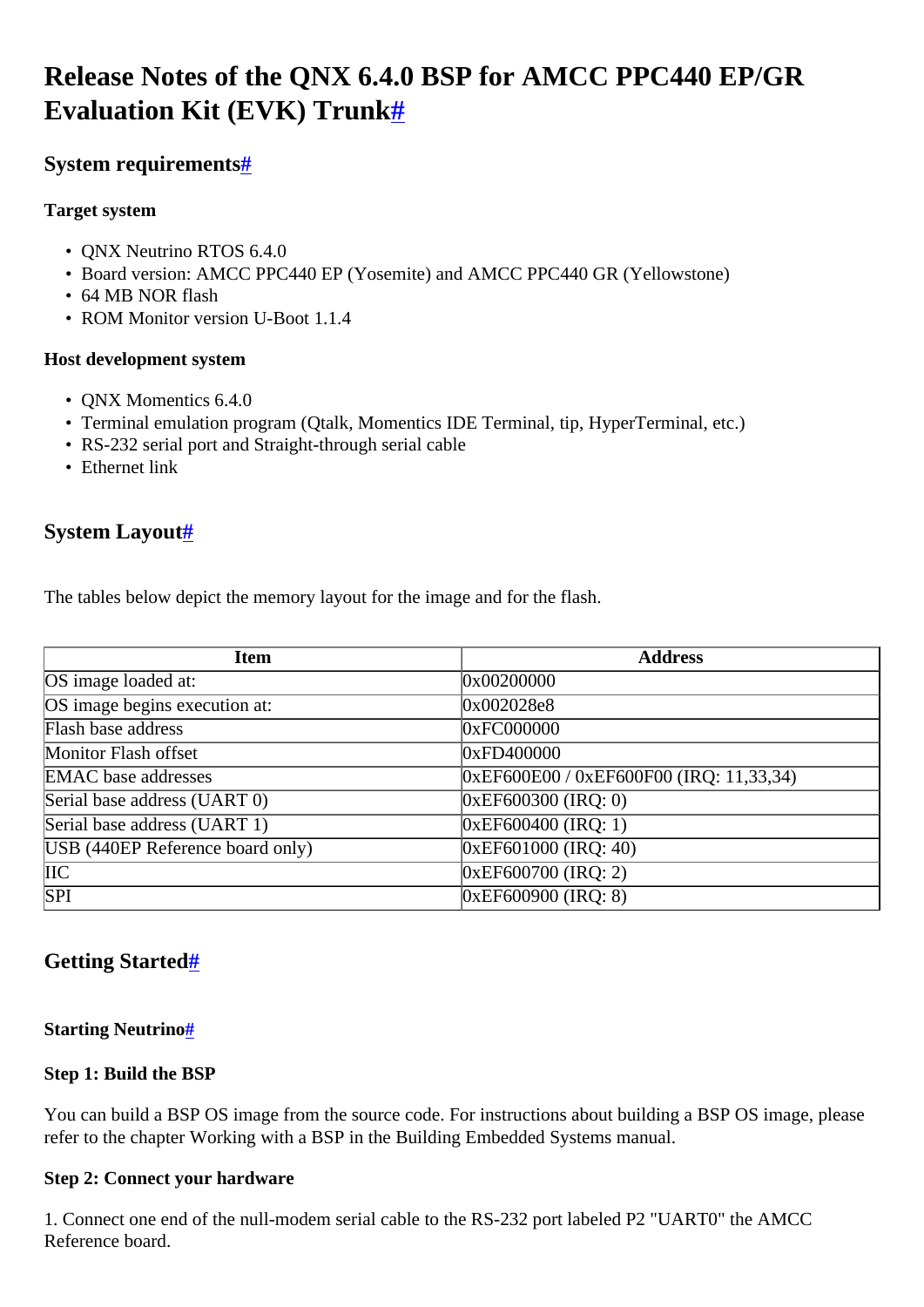2. Connect the other end of the serial cable to the first available serial port of your host machine (e.g. ser1 on a Neutrino host).

Note: If you have a Neutrino host with a serial mouse, you may have to move the mouse to the second serial port on your host, because some terminal programs require the first serial port.

On your host machine, start your favorite terminal program with these settings:

- Baud: 115200
- Bits: 8
- Stop bits: 1
- Parity: none
- Flow control: none

Then, apply power to the target. You should see output similar to the following:

```
U-Boot 1.1.4-ga2c95a72 (Jul 28 2006 - 19:33:10)
CPU: AMCC PowerPC 440GR Rev. B at 533.333 MHz (PLB=133, OPB=66, EBC=66 MHz)
    I2C boot EEPROM enabled
    Internal PCI arbiter disabled, PCI async ext clock used
    32 kB I-Cache 32 kB D-Cache
Board: Yellowstone - AMCC PPC440GR Evaluation Board
I2C: ready
DRAM: 256 MB
FLASH: 64 MB
PCI: Bus Dev VenId DevId Class Int
In: serial
Out: serial
Err: serial
Net: ppc_4xx_eth0, ppc_4xx_eth1
Type "run flash_nfs" to mount root filesystem over NFS
Hit any key to stop autoboot: 0
```
Note: The version number for U-Boot is displayed as 1.1.0, but it's really 1.1.2.

#### **Step 3: Setup the environment**

=>

On your target, type the following, filling in the appropriate IP addresses and ifs file:

```
\Rightarrow seteny ipaddr 192.168.200.2
\Rightarrow setenv serverip 192.168.200.1
\Rightarrow setenv bootfile root/ifs-ep440c.bin
\Rightarrow seteny loadaddr 0x200000
=> setenv bootcmd 'tftpboot $loadaddr $bootfile; go $loadaddr'
\Rightarrow saveeny
Saving Environment to Flash...
Un-Protected 1 sectors
Un-Protected 1 sectors
Erasing Flash...
. done
Erased 1 sectors
Writing to Flash... done
Protected 1 sectors
Protected 1 sectors
```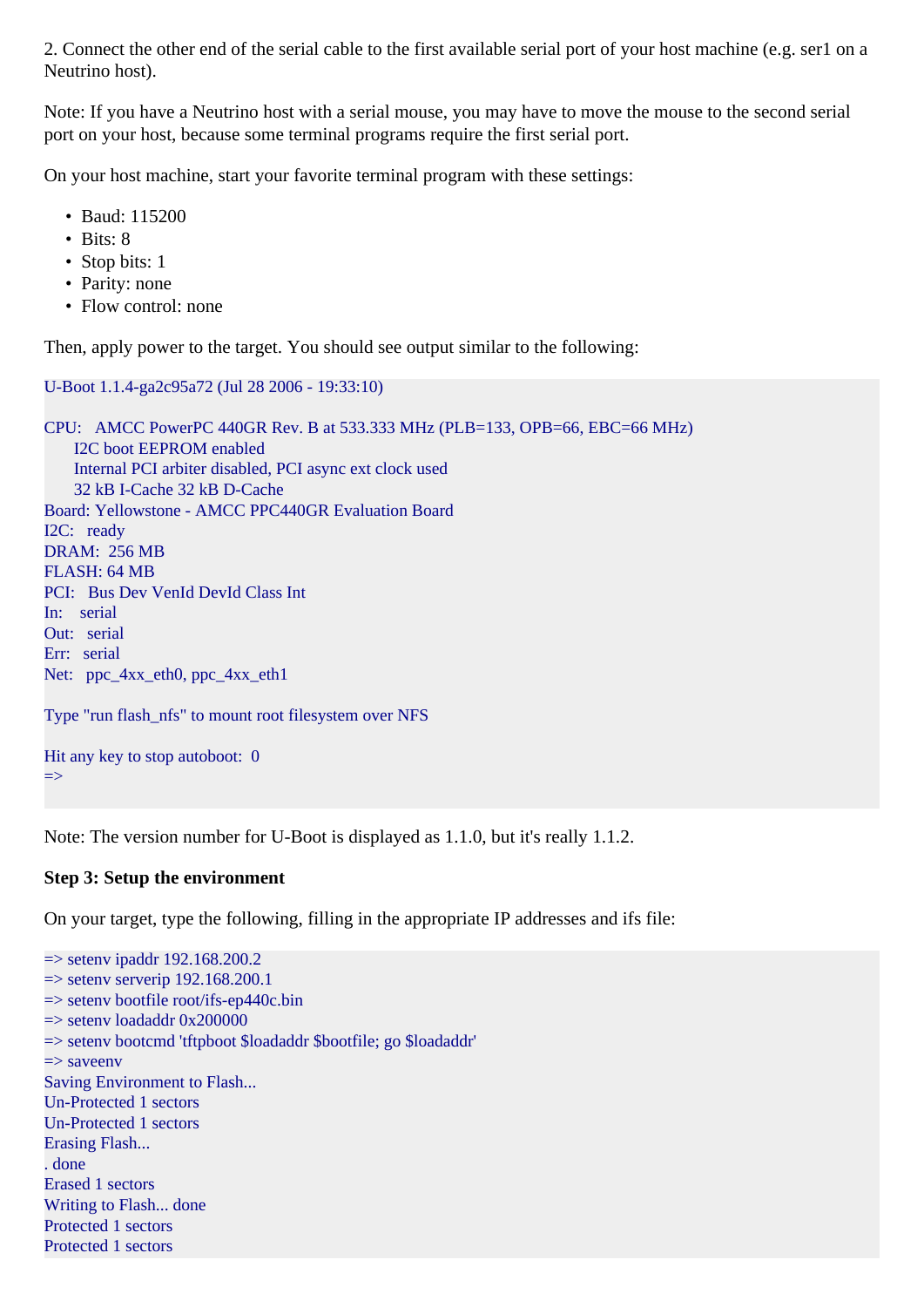#### **Step 4: Boot the IFS image**

You can use TFTP download (the default) or serial download to transfer the image from your host to the target:

This method requires a raw image, which the buildfile creates by default.

Once the above setup is complete, you can run the load command at the  $\Rightarrow$  prompt to download the image:

#### $\Rightarrow$  boot

 $\alpha$ r

#### => tftpboot 0x200000; go 0x200000

At this point you should see the ROM monitor download the boot image, indicated by a series of number signs. You'll also see output similar to this when it completes downloading:

```
\Rightarrow tftpboot 0x200000; go 0x200000
ENET Speed is 100 Mbps - FULL duplex connection
Using ppc 4xx eth0 device
TFTP from server 10.42.97.136; our IP address is 10.42.104.42
Filename '/root/ifs-ep440c.bin'.
Load address: 0x200000
done
Bytes transferred = 1644888(191958 \text{ hex})## Starting application at 0x00200000 ...
System page at phys:0000b000 user:0000b000 kern:0000b000
Starting next program at v0024615c
Welcome to QNX Neutrino Trunk on the PPC 440 EP/GR Reference Board
```
You can test the OS simply by executing any shell builtin command or any command residing within the OS image  $(e.g. 1s)$ .

Once the initial image is running, you can update the OS image using the network and flash drivers. For sample command lines, please see the "Summary of driver commands" section.

#### <span id="page-2-0"></span>Creating a flash partition#

1. Enter the following command to start the flash filesystem driver:

#### devf-generic -s0xFC000000,64M

2. To prepare the area for the partition, enter the following command:

#### **Caution:**

 $#$ 

Be aware of the ROM Monitor offset in flash. These commands will erase the ROM Monitor if not properly watched. The ROM Monitor / Linux image reside in the last 20MB of flash.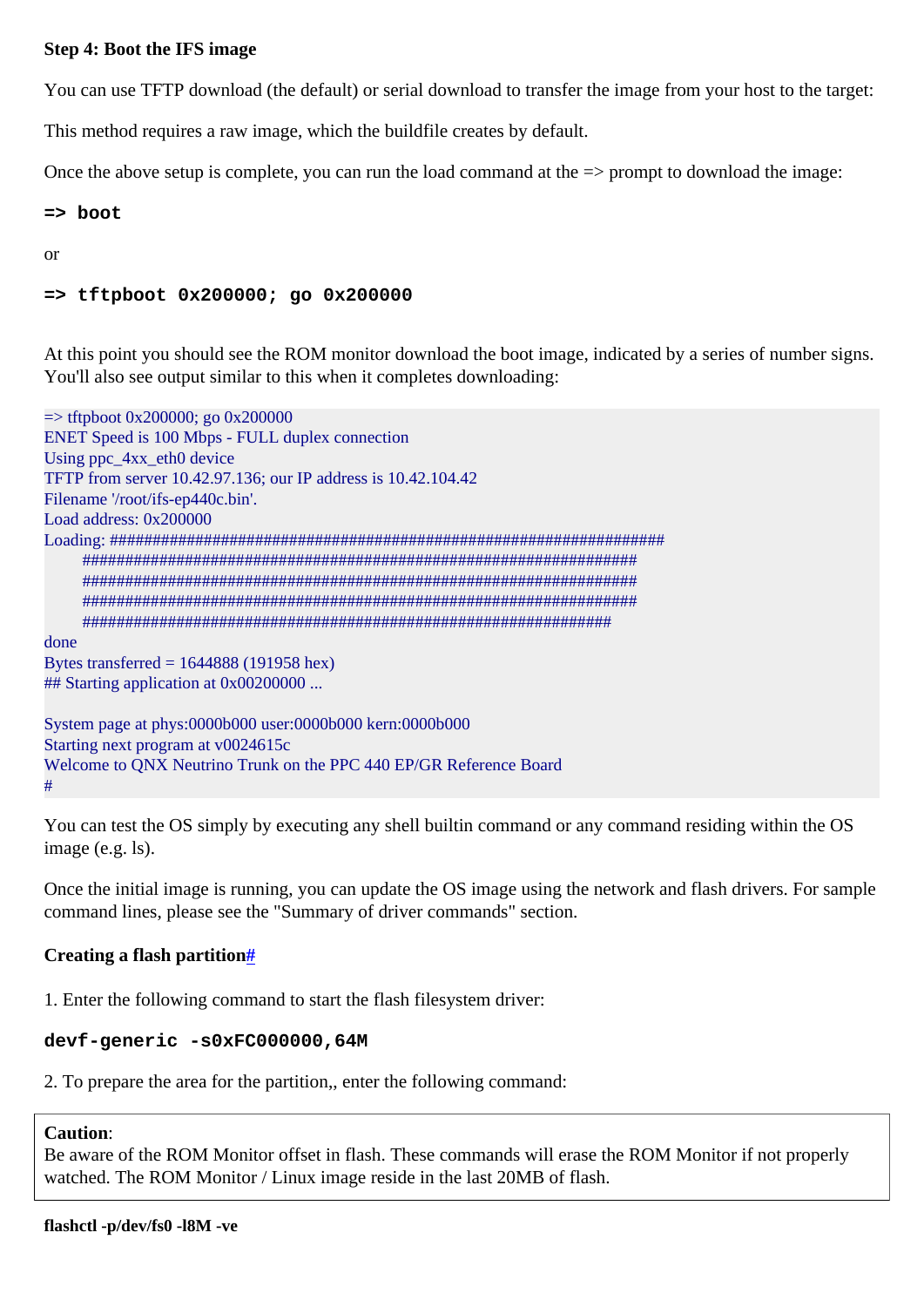#### 3. Format the partition:

#### **flashctl -p/dev/fs0p0 -l8M -vf**

4. Slay, then restart the driver:

#### **slay devf-generic & devf-generic -s0xFC000000,64M &**

You should now have a /fs0p0 directory which you can copy files to.

# <span id="page-3-0"></span>**Driver Command Summary[#](#page-3-0)**

The following table summarizes the commands to launch the various drivers.

| Component                 | <b>Buildfile Command</b>           | <b>Required Binaries</b>      | <b>Required Libraries</b> | <b>Source Location</b> |
|---------------------------|------------------------------------|-------------------------------|---------------------------|------------------------|
| Startup                   | startup-ep440c                     |                               |                           | src/hardware/          |
|                           |                                    |                               |                           | startup/               |
|                           |                                    |                               |                           | boards/ep440c          |
| Serial                    | devc-ser8250                       | $devc-ser8250$                |                           | src/hardware/          |
|                           | $-e$ $-F$ $-$                      |                               |                           | devc/ser8250           |
|                           | c11059200                          |                               |                           |                        |
|                           | $-b115200$                         |                               |                           |                        |
|                           | 0xEF600300,0x0                     |                               |                           |                        |
|                           | 0xEF600400,1                       |                               |                           |                        |
| Flash (NOR)               | devf-generic - devf-generic        |                               |                           | src/hardware/          |
|                           | s0xFC000000,64Mflashctl            |                               |                           | flash/boards/          |
|                           |                                    |                               |                           | generic                |
| $\overline{PCI}$          | pci-ppc440rb                       | $pci$ -pp $c\overline{440rb}$ |                           | src/hardware/          |
|                           |                                    | pci                           |                           | pci/ppc440rb           |
| Network                   | io-pkt-v4 -                        | $io-pkt-v4-hc$                | devnp-ppc405-             | src/hardware/          |
|                           | $dppc405-ep440c$ ifconfig          |                               | $ep440c$ .so              | devn/ppc405            |
|                           | mac=001122334455,rmii              |                               | libsocket.so              |                        |
|                           | -ptcpip                            |                               | devnp-shim.so             |                        |
| I2C                       | $i2c$ -ppc $405$ -                 | $\text{i2c-ppc}405$           |                           | src/hardware/          |
|                           | p0xEF600700 -                      |                               |                           | i2c/ppc405             |
|                           | $\overline{12}$                    |                               |                           |                        |
| <b>SPI</b> static library |                                    |                               | libep440c-spi.a           | src/hardware/          |
|                           |                                    |                               |                           | spi/ep440c             |
| <b>SPI</b> test utility   | ep440-spi                          | $ep440$ -spi                  | libep440c-spi.a           | src/hardware/          |
|                           |                                    |                               |                           | support/ep440-         |
|                           |                                    |                               |                           | spi                    |
| <b>USB (440EP)</b>        | io-usb -d                          | io-usb                        | devu-ohci-440ep.so        | prebuilt only          |
| Reference board           | ohci-440ep                         | lusb                          | libusbdi.so               | /prebuilt/             |
| $\vert$ only $)$          | $\vert$ ioport=0xEF6010 00, irq=40 |                               |                           | ppcbe/lib/dl/          |

Some of the drivers are commented out in the default buildfile. To use the drivers in the target hardware, you'll need to uncomment them in your buildfile, rebuild the image, and load the image into the board.

### <span id="page-3-1"></span>**FPU support[#](#page-3-1)**

This BSP support AMCC PPC440 EP/GR 440 FPU.